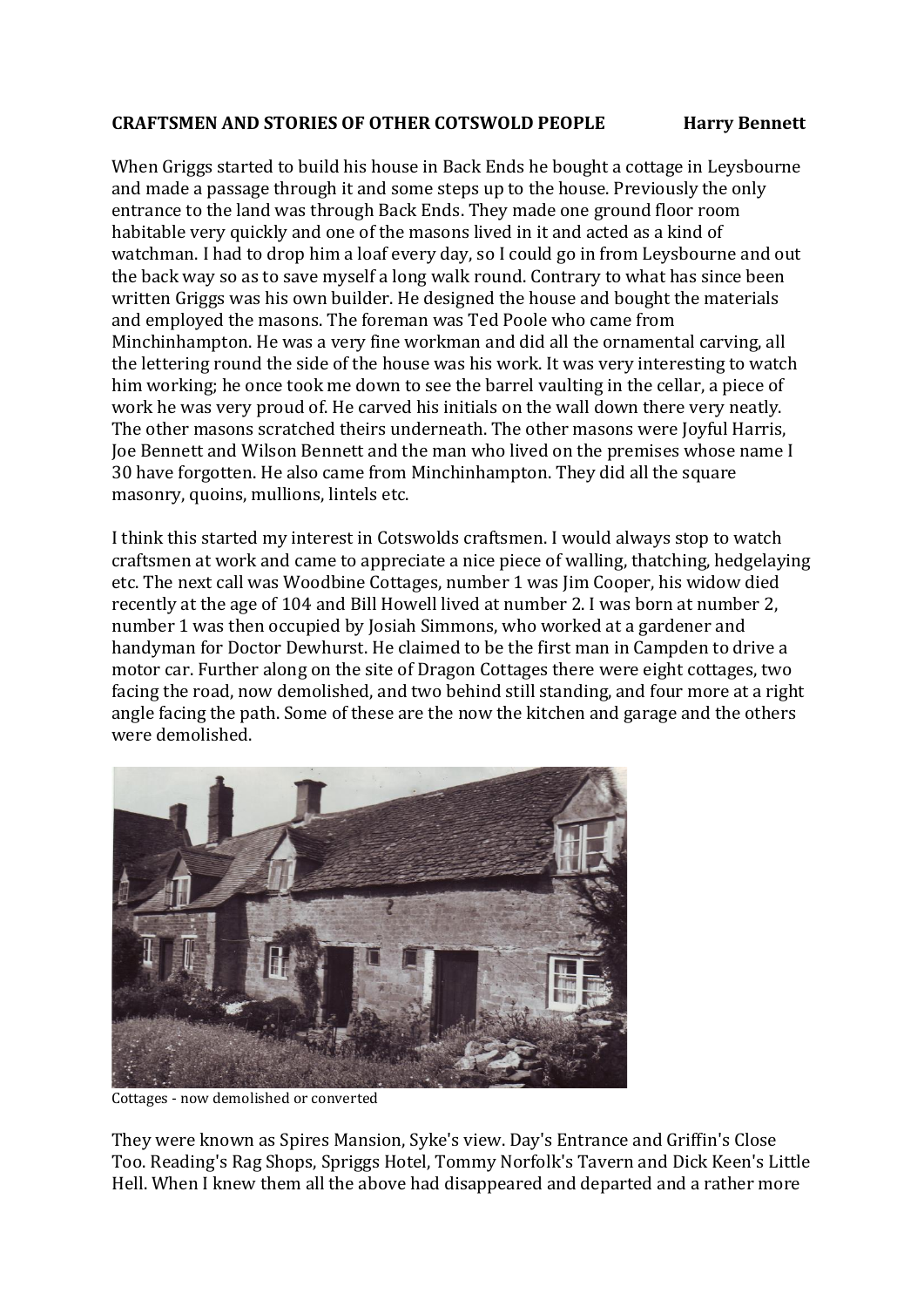respectable lot had moved in. I only had one customer there, a Mr & Mrs Wolven - a retired Customs & Excise officer and pillar of the Baptist Church. The last customer on my beat was the Baptist Minister, the Reverend Braithwaite, so I went in from in from Back Ends and out the front way into the street home, all that for 4 pence a week. On Saturdays I worked most of the day. In the morning I did a cake round, with a big shallow basket that held 70 assorted cakes. Selling price a penny each or 7 for I sixpence. I was booked out for at 7 for 6pence so I had to bring back 5 shillings for the 70 cakes I took out. If I could sell 6 at a penny each if I had one over I could either eat it or pocket the penny. For this I was paid 6 pence. I was expected to sell out and I usually did. In the afternoon I accompanied father on the main round with the truck.

Campden then was much smaller in area - the Catbrook, Station Road, Aston Road and Littleworth estates had not been built and there were more cottages in the alleys. Most of these were condemned when council houses were built and were pulled down or renovated and then made two into one. At this time delivery was much easier, the truck could be pushed round quite easily. One day, setting a basket on top, I tipped it up, and received a crack on the head which knocked me out and after that a safety stop was fitted on the front by Tom Barnes. Somehow it seemed to get removed later on as it wasn't there when I gave it to the museum. It was on this job that a lady handed me a golden sovereign and said "ask your father to take what I owe out of this." I did, I knew what it was because I had seen one before - Uncle Jack had one on his watch chain. He took what she owed and I took her the change and we took it at its face value, which then was a pound. When I got home father gave it to me and said you had better keep it, you'll never take another. He was right there, they had almost disappeared then. They have now been replaced by pound notes. I still have the sovereign, its present value is about £155.

When council house building started in the Aston Road and Station Road, plus some private building in the outskirts, pushing the truck around became too time consuming. So we got a horse, rather a large pony and a cart. The cart was purchased and the pony came from Jelfs, Bretforton market gardeners. But I do not remember where we bought the cart. Harry Bricknell from Broad Campden, the wheelwright, repainted and lettered it. The first time out when we collected the cart father decided we would go to Honeybourne to see his aunt. We went along quite nicely until we reached the Thatched Tavern when the pony stopped and nothing would make it move. The landlord, a man called Shorey came out to see what the noise was about, recognised the pony as having belonged to Jelfs, and said he was in the habit of calling there every morning while the previous owner had a pint. So father went in to drink a pint and I went round to Aunt Lou to tell her father was coming when the pony was ready.

About 1927 John Skey, landlord of the Lygon Arms decided that with the coming of motor cars, his stables were no more use. So he converted them into a large room for meetings, wedding receptions etc. So we had to find new accommodation for the pony. So we rented the tithe yard. This is now the site of Tithe House opposite the Church. It was then a large ruined barn. This was Campden's tithe barn - it was demolished about 1938 and the stone used to build the house. There were also some more modern buildings, stables, tackrooms, pig styes etc. and a small paddock and orchard. Although father never went on holiday he used to go to some of the big race meetings, the Derby, Ascot etc. and retired baker from Broad Campden, John Cox, used to come to help. One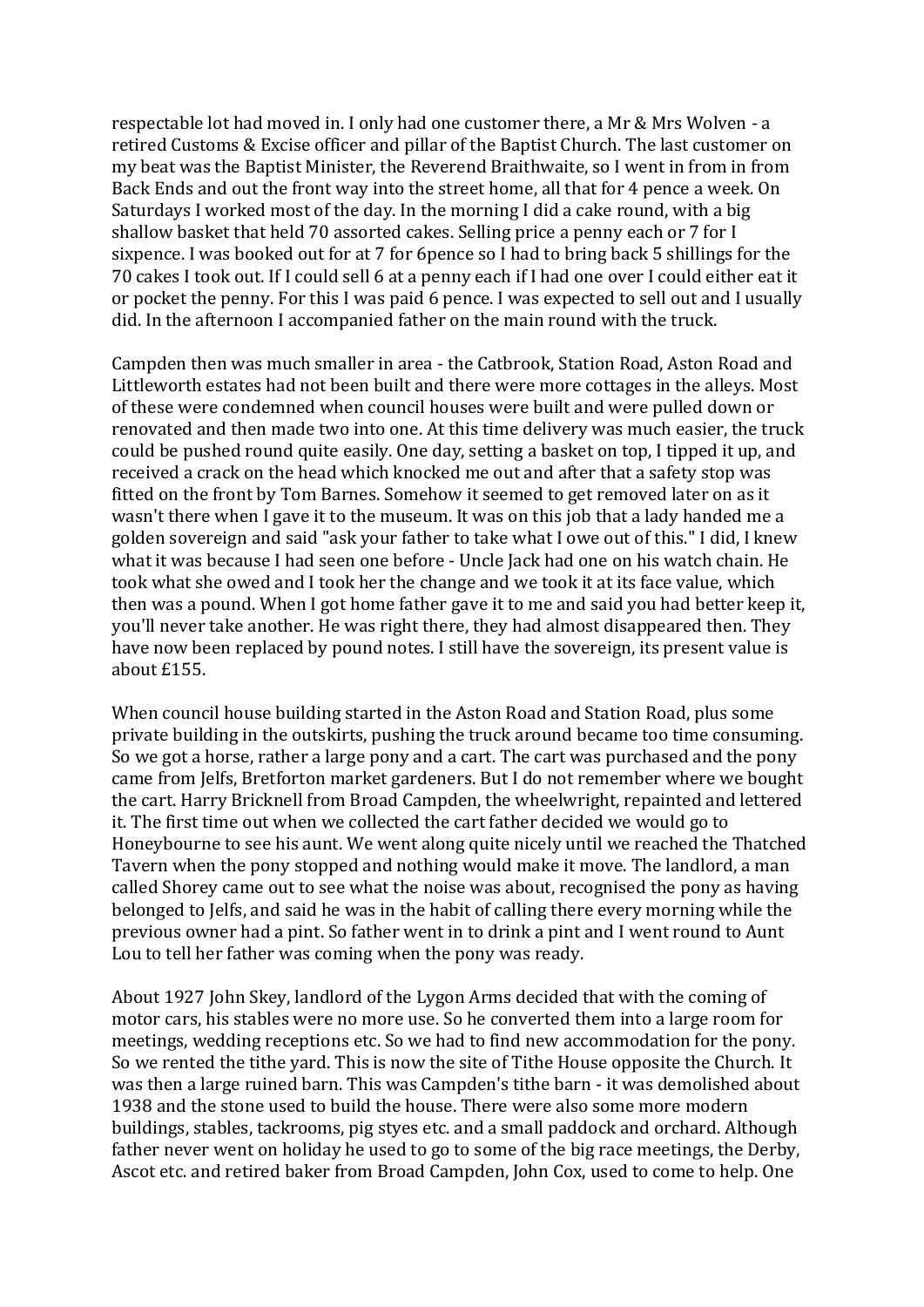morning we had got the bread in the over and he said to me, here's sixpence, go up to the bar and get me a pint of beer. I went to the off sale hatch to get it. At first John Skey said he could only sell it if it were in a sealed container to people under 18, I told him it was for John Cox and I had only got to take it down the yard, so he said all right, but keep it out of sight. As soon as I got out into the hall, I thought I wonder what beer tastes like, so I had a sip, it was quite nice, so I had a good swig. This posed a problem as the pint was now a good inch short of the top - if I told Cox I'd drunk it this would lead to trouble, if I told him I had spilt it it would still lead to trouble and I'd be no better off. But half way down the yard, there was a tap - it is still there so I filled the mug up with water. Cox took one mouthful and he swore - I'd never heard some of the words before but he came to the conclusion that Jack Skey had been washing 34 the pipes out and had left some water in and that he had happened to get the first pint after the cleaning operation. I didn't bother to enlighten him. He always fetched his own beer after that.

In 1928 I left school and became a full time baker's boy. Tin cleaning, tin greasing, washing and cleaning dried fruit are all jobs that are now done mechanically. At the time I left school wireless was not exactly in its infancy but very few people in Campden had a set - most of these were amateur built. I became interested but it was expensive so I got a part time evening job helping Bert Huckvale make coffins. John Skey of the Lygon Arms was also an undertaker and when a funeral came along Bert and I were sent for. I held things while he screwed them, passed tools, poured the boiling water on to bend the boards, it used to take us two nights. I earned a shilling - 5p in present money. It was at this time I was building a two valve set and I had negotiated a second hand loud speaker from a dealer in Evesham for 7 shillings and 6 pence - 37.5 p. But I only had 6 shillings and six pence so he agreed to hold the speaker until the following week when I said I would be back but the following week I still only had 6 shillings and six pence so I asked mother if she would lend me a shilling - why did I want a shilling -1 said it was to make up seven shillings and six pence for a loud speaker, well why did you say you'd have enough money by next week - oh well I said I was hoping somebody would die! Oh dear, that was the worst answer I could possibly have given. Wishing people dead to get a shilling. I was ordered to give up my job.

One of the services we gave to customers was drying bacon. A lot of cottages still kept a pig at the bottom of the garden which was killed in the autumn and the sides of bacon and ham salted. These then had to be dried in a warm room. And the flour still room over the bakehouse was the ideal place. It would take about three of us to hang a big flitch on a beam; after a month one man could lift it down quite easily. There was no charge for this service but they usually cut us a piece off the end for doing it, which came in quite handy as we used to cook our own breakfast in the bakehouse. Home cured bacon and eggs. Another sideline was bookmaking. Betting was illegal in those days except by post. But a lot of it went on. The bookmakers had agents who picked up the betting slips in the pubs etc and then phoned the bets to the bookie. Most of the pubs collected them but John Skey would not do it. I think it was because he was illiterate. So father collected slips for Jack Sansome. These were mostly sixpenny and threepenny affairs. I don't know how the system worked but during the lunch hour father usually went through them, sorted out the likely losers and kept the money. If they did win he had to pay them. I then took the rest to Jack Sansome who I believe kept the ones he could afford to pay and hedged the big ones off with his London bookmaker. These could be posted provided the envelope was date and time stamped before 2pm